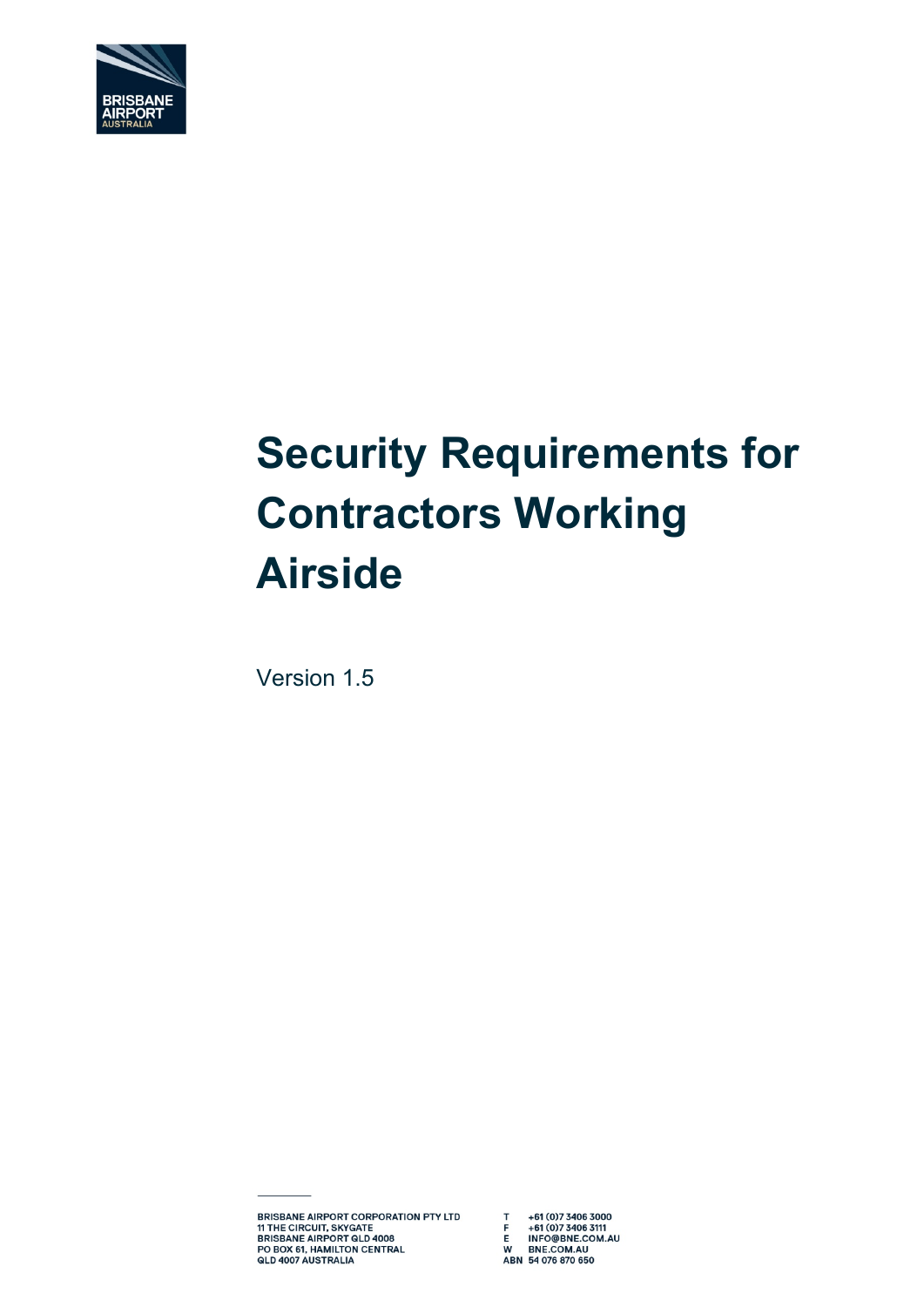

# **Table of Contents**

| $\mathbf{1}$ . |  |
|----------------|--|
| 2.             |  |
| 3.             |  |
| 4.             |  |
| 5.             |  |
| 6.             |  |
| 7.             |  |
| 8.             |  |
| 9.             |  |
| 10.            |  |
| 11.            |  |
| 12.            |  |
| 13.            |  |
| 14.            |  |
| 15.            |  |
| 16.            |  |
| 16.1.          |  |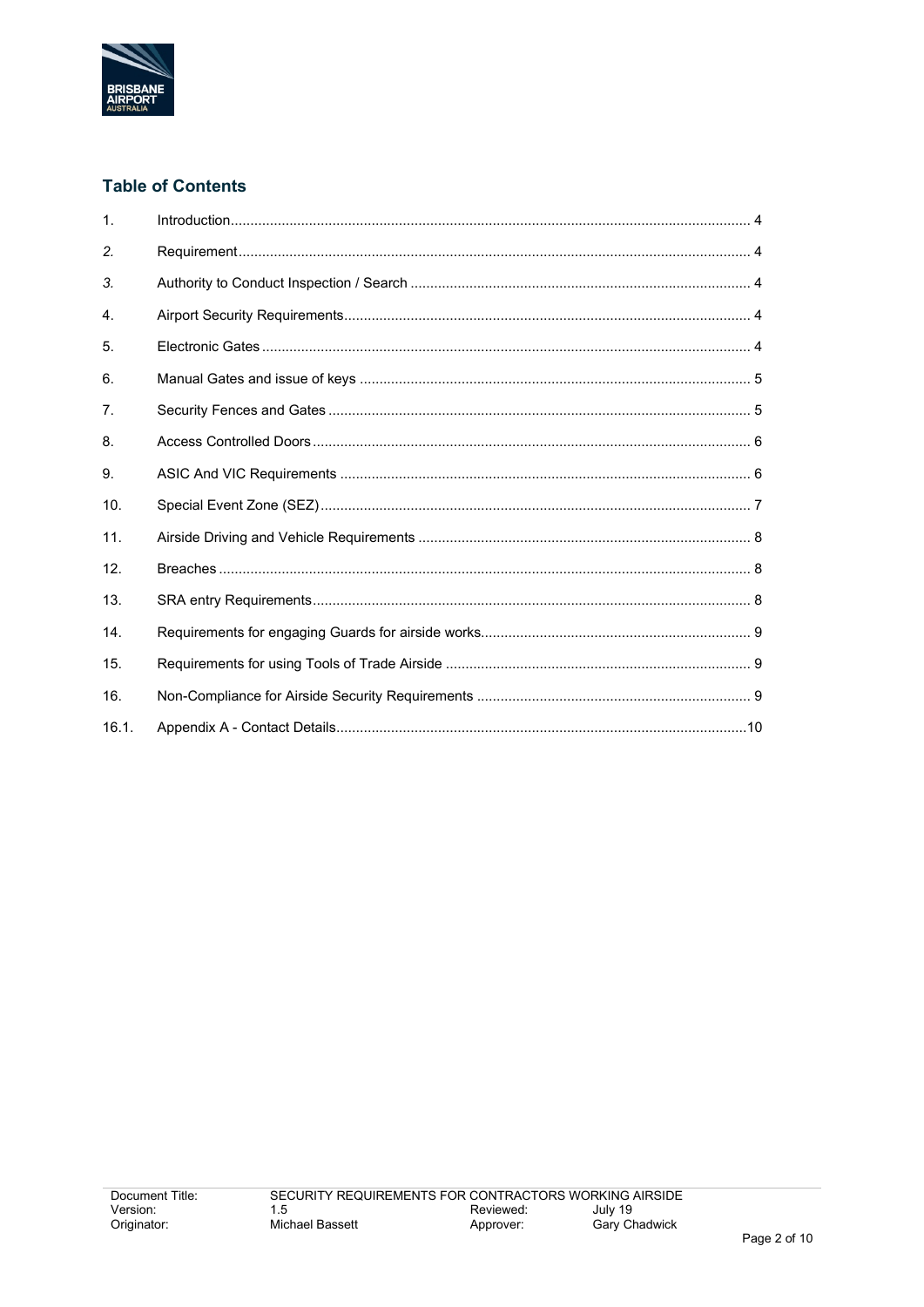

## **Document Revision Record**

|     | Version # Nature of revision                                                                         | <b>Revision date</b> | Page(s) affected | <b>Actioned by</b><br>(name, title) |
|-----|------------------------------------------------------------------------------------------------------|----------------------|------------------|-------------------------------------|
| 1.1 | Updated contacts, loaded into new<br>template format                                                 | May 2016             | All              | Michael Bassett                     |
| 1.2 | Removed all references to AMO and<br>replaced with Active Surveillance<br>Operators (ASO)            | May 2016             | All              | Mandy Sargent                       |
| 1.3 | removed reference to EIA and added SRA Jul 2017                                                      |                      | All              | Michael Bassett                     |
| 1.4 | Removed exception to ASIC/VIC ratio and<br>included new SRA access control<br>screening requirements | <b>July 2018</b>     | All              | Michael Bassett                     |
| 1.5 | Include Northern Screening as SRA<br>access point. Update reference from OTS<br>to AMS               | <b>July 2019</b>     | All              | Michael Bassett                     |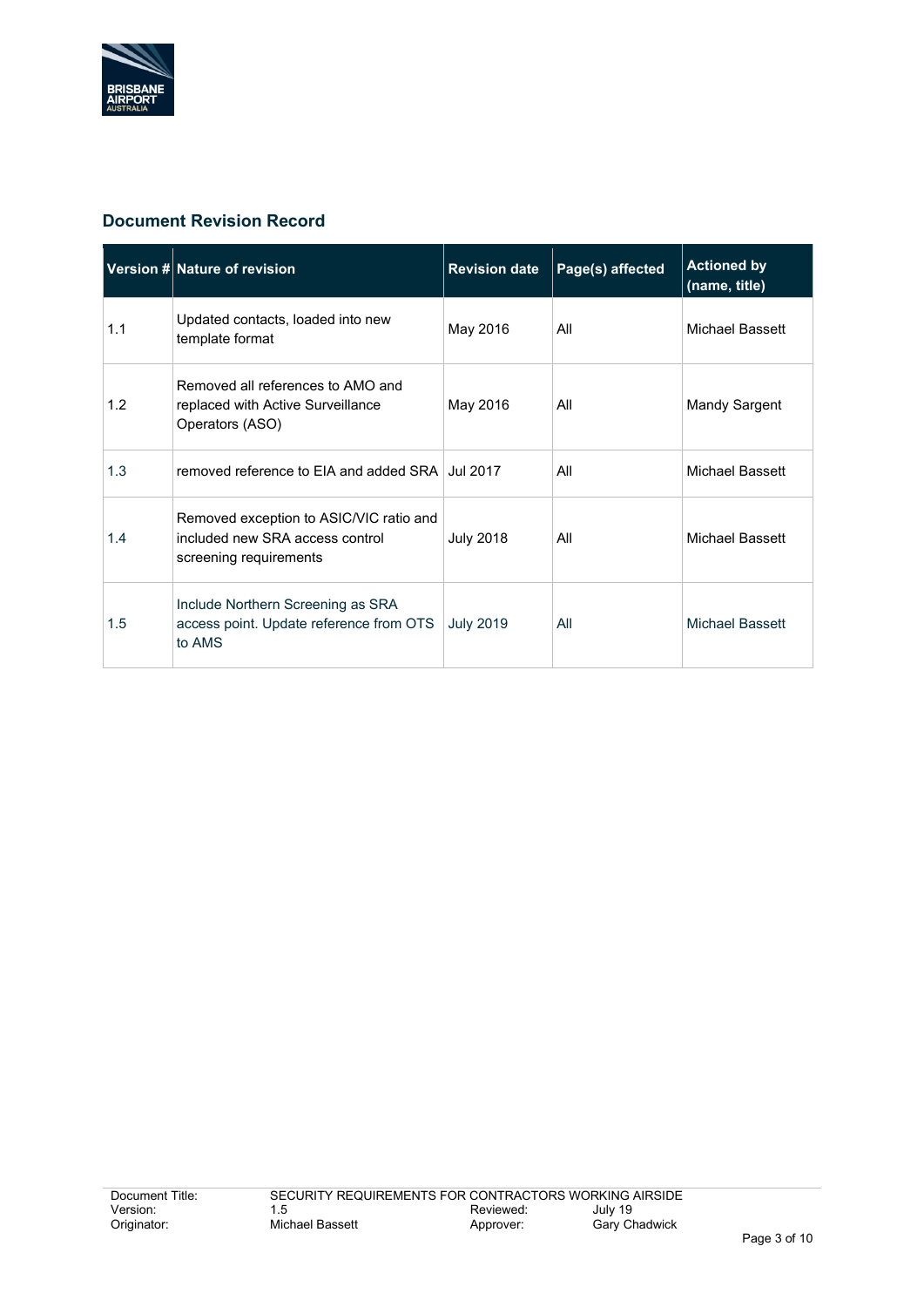

#### **1. Introduction**

Brisbane Airport Corporation (BAC) is required by the Aviation and Maritime Security (AMS) division under the *Aviation Transport Security Regulations 2005* (ATSR) to establish physical security and access control measures and procedures in to the airside area. This guideline has been introduced in order to ensure that the airside security zones at Brisbane Airport are not compromised at any time, including during construction or other works

#### *2.* **Requirement**

This guideline covers the current, basic minimum security requirements only and may be adapted, added to, adjusted and modified to better meet the exact purpose of any project or works that is being undertaken. They will also need to be implemented in conjunction with any other requirements that BAC may introduce for any particular project.

## *3.* **Authority to Conduct Inspection / Search**

BAC has legislative powers under *Aviation Transport Security Regulations 2005*, and the *Aviation Screening Notice 2013 Regulation 4.17* to carryout and complete all inspections required to inspect and search all items presented at access points before entry airside.

#### **4. Airport Security Requirements**

Contractors must observe all rules and regulations and must comply with all instructions of BAC's authorised officers while on the Airport. Contractors are responsible for the strict control of all of their agents, employees and subcontractors while they are in airside security zones and must ensure their compliance with the provisions of any legislative requirements relating to security and safety while on the Airport.

#### **5. Electronic Gates**

Currently all electronic gates are closed to all traffic unless there is a guard present to ensure compliance with the Security Restricted Area (SRA). Airside Inspection Point (AIP) is currently open to traffic 24/7 and manned by contracted security guards to enable the current SRA provisions and requirements to be applied to all persons accessing the area.

Other electronic gates needing to be opened will require a security guard, BAC operations officer or other authorised person to be present before the gate will be released.

The Active Surveillance Operators (ASO) are responsible for the opening of electronic gates and doors. Prior notice is required and official authorisation by the BAC Responsible party needs to be obtained before the gate can be opened.

#### **BAC Responsible Party:**

- Security and Emergency Department.
- the Airport Operations Co-ordinator or Team Leader (AOC) or
- other authorised BAC security personnel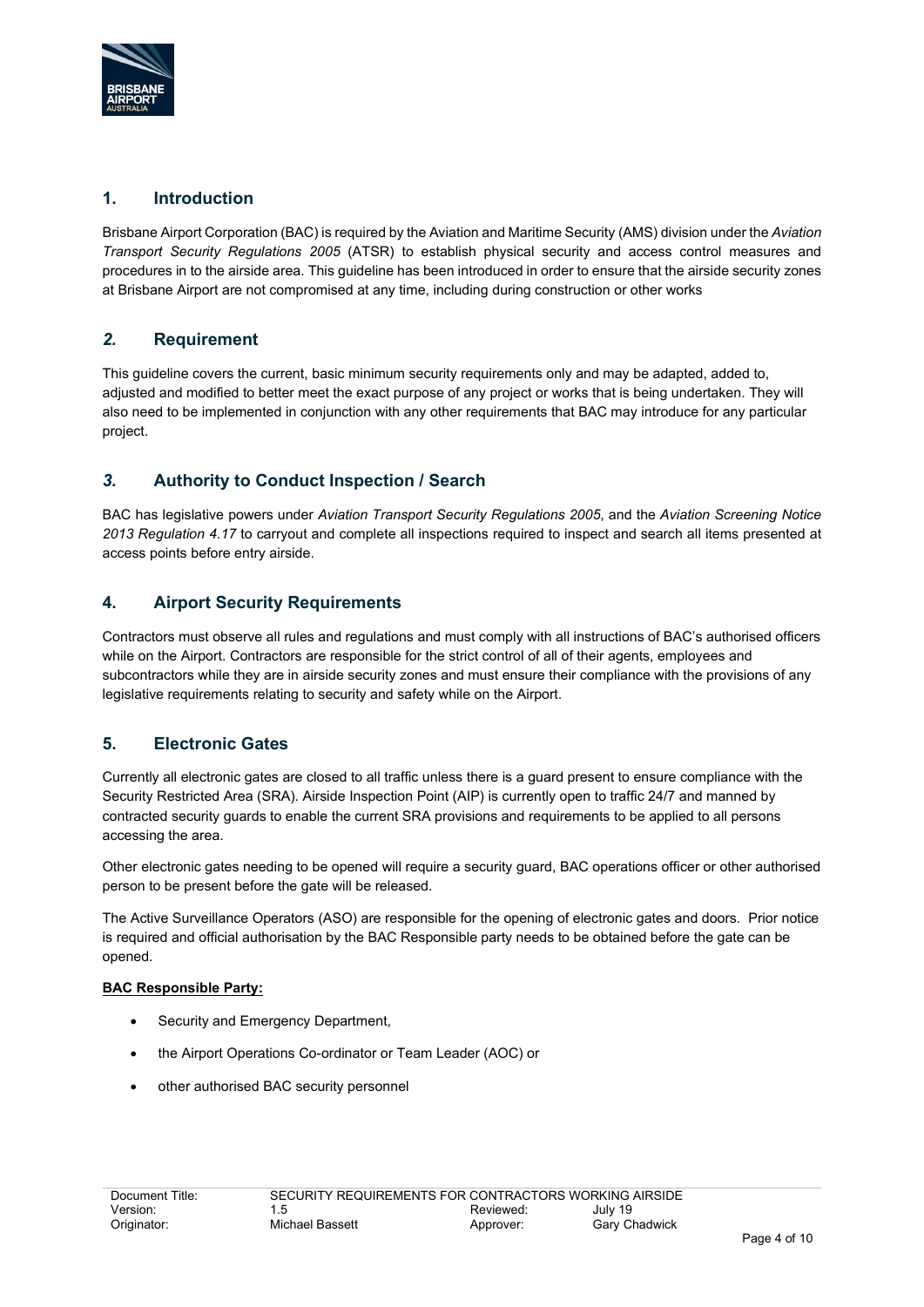

#### **6. Manual Gates and issue of keys**

All other manual opening vehicle gates giving access from landside to airside are locked by 105 Series padlock and chain. These gates are to remain locked at all times unless an approved security guard, BAC Operations Officer or other authorised person is present at the gate.

A105 series key will be required to open any existing BAC controlled manual gate on the airport. Access through gates will require approval from BAC management before a key will be issued. Conditions may apply to the issue of keys depending on the type and requirements of the access and/or contract.

- Short term (under 24hrs) key issue can be provided from the BAC reception office, level 3 of the International Terminal.
- Long term issue (over 24 hours) will need to be arranged through the BAC Project Manager.

Loss of, or damage to, keys will incur a replacement cost payable before any replacement key can be issued.

Temporary issue of keys will only be allowed if the person responsible for the key has met all BAC inductions and any other requirements for working at Brisbane Airport.

Any works that allow or require access through the landside/airside fence into the SRA will need to ensure that a security guard is supplied at all times that the gate is open or whenever BAC deems fit. All costs associated with the supply of the guard, including communications and WHS requirements, are the responsibility of the contractor.

All guards for airside works must be from BAC's security approved providers. As a minimum, individuals need to meet any BAC requirements that may be imposed, including having a basic knowledge of:

- Aviation security requirements for working on airport.
- The appropriate legislation; and
- Be able to provide any necessary licences or qualifications when requested e.g. traffic control, security licence, screening qualifications.

## **7. Security Fences and Gates**

The integrity of the Airside security fence is of paramount aviation security importance. Contractors must comply with any standards and requirements established by BAC for the Airside security fence. This includes the following:

- BAC's prior approval is required if additional openings, temporary re-alignment of, the Airside security fence or additional temporary airside gates installed and must meet BAC's design standard (see BAC Airside Fencing Standard for appropriate approval forms and specific Fence standards).
- All openings in permanent or temporary fencing, including gates, must be controlled at all times to ensure that unauthorised persons are not able to access the airside. Unless otherwise agreed to by BAC, the Airside security fence must be restored to a condition commensurate with the current airside fence standard on completion of the Airside works.

Contractors are responsible for the maintenance of the Airside security fence, including any gate, within the parameters of the contract at all times. Security officers must be provided when necessary by (and at the cost of) the contractor to preserve the integrity of the security line, fence or gate. Where Contractors, their staff, outside security officers or the BAC preferred security provider are employed to manage access into the security zone, they must only permit access to persons who:

• Hold a current ASIC; or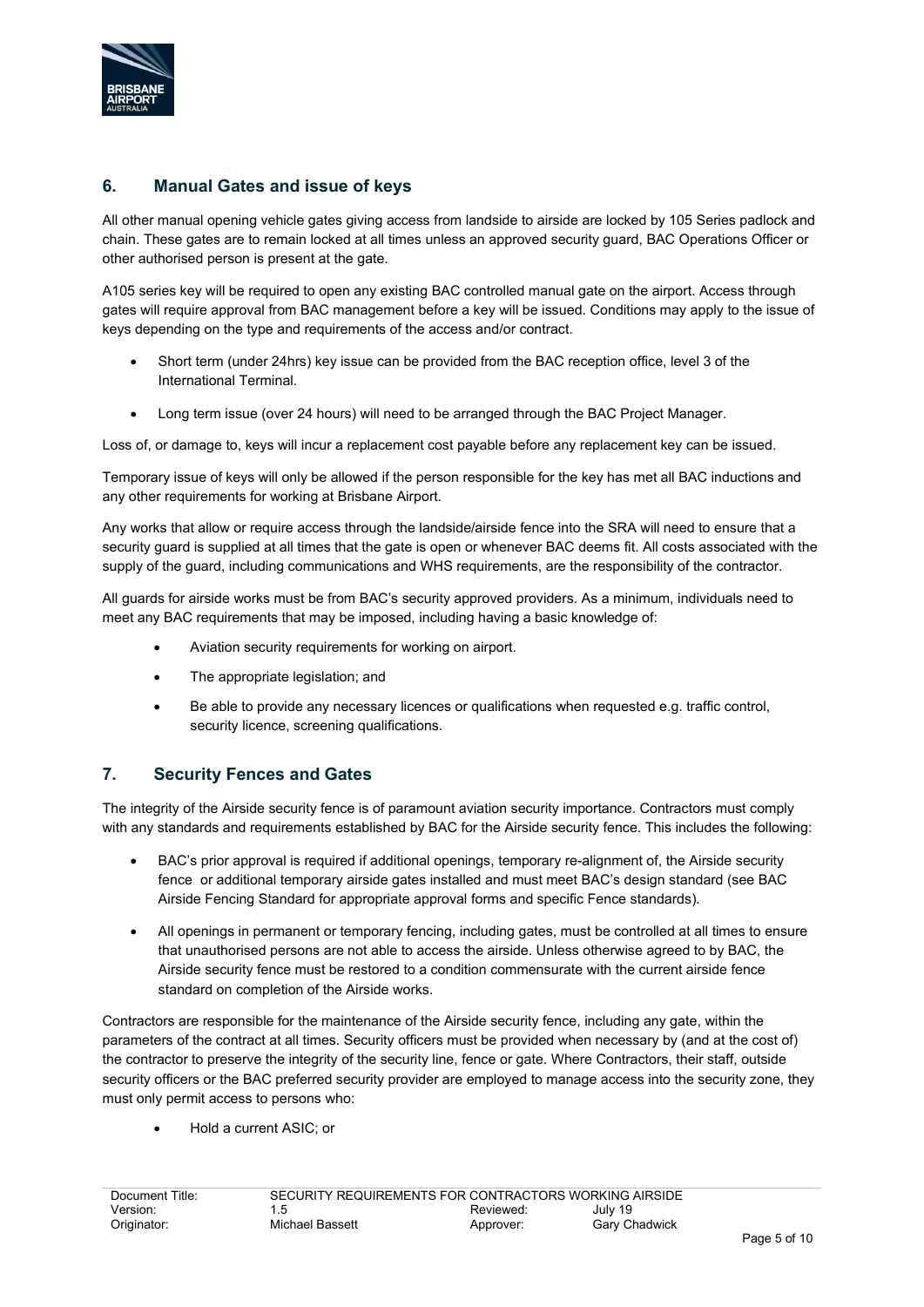

- Hold a VIC and are accompanied by an ASIC holder;
- Have been approved by and are acting on behalf of the Contractor in order to complete the contract requirements; and
- Where applicable have had themselves and their possessions, vehicle, passengers and goods screened as required under the legislation in force at the time.

Contractors are responsible for ensuring that any security officer required for duties in any secure area of the airport are supplied with appropriate communications i.e. radios or mobiles, all necessary WHS provisions, access to shelter and toilet facilities, where appropriate.

An exclusion zone of 3 metres landside and 2 metres airside from the permanent or any temporary airside security fence must be kept free of any obstacles that can assist in the climbing of the fence at all times unless the obstacle (machinery, vehicles etc.) is in use and under direct control of the contractor at the time.

Contractors are responsible for ensuring that any new section of fence that needs to be installed is done so to the current BAC fencing standard (refer to BAC Airside Fencing Standard). Replacement of any existing boundary fence line must also be to this standard.

Any costs associated with any or all of these activities will be the responsibility of the contractor.

#### **8. Access Controlled Doors**

Currently all access controlled doors through terminals leading to airside are closed to all traffic unless there is an operational need. It is the responsibility of the person entering through the door that all regulatory requirements are met and adhered too.

Other doors that are currently closed down may be opened via the ASO or the DTM on receipt of a request and the appropriate authorisation from BAC. CCTV will be used to ensure that an authorised person is present before the door is made available for use.

Prior notice is required (minimum 24 hours) and official authorisation by the BAC DTM or Terminal Management is necessary before the door will be released.

#### **9. ASIC And VIC Requirements**

Aviation Security Identification Cards (ASIC's) and/or Visitor Identification Cards (VIC's) are required to be worn at all times when working in the airside of Brisbane Airport, with the only exception being where an SEZ (see section 12) has been submitted to, and approved by, AMS.

The following are the guidelines that need to be put in place to ensure that the legislation is complied with.

- ASIC's and VIC's must be worn on the front or side of the body, above the waist and in full sight at all times.
- VIC holders need be escorted by an ASIC holder at all times.
- ASIC to VIC ratio = 1 ASIC to 5 VIC's
- Guards are not to escort VIC holders outside of work areas if other workers are remaining in the work area without an ASIC holder being present and responsible for the workers.
- VIC passes can only be issued for 28 days in any 12 month rolling period to any one person. The 12 month rolling period starts on the date of issue of the person's first VIC pass.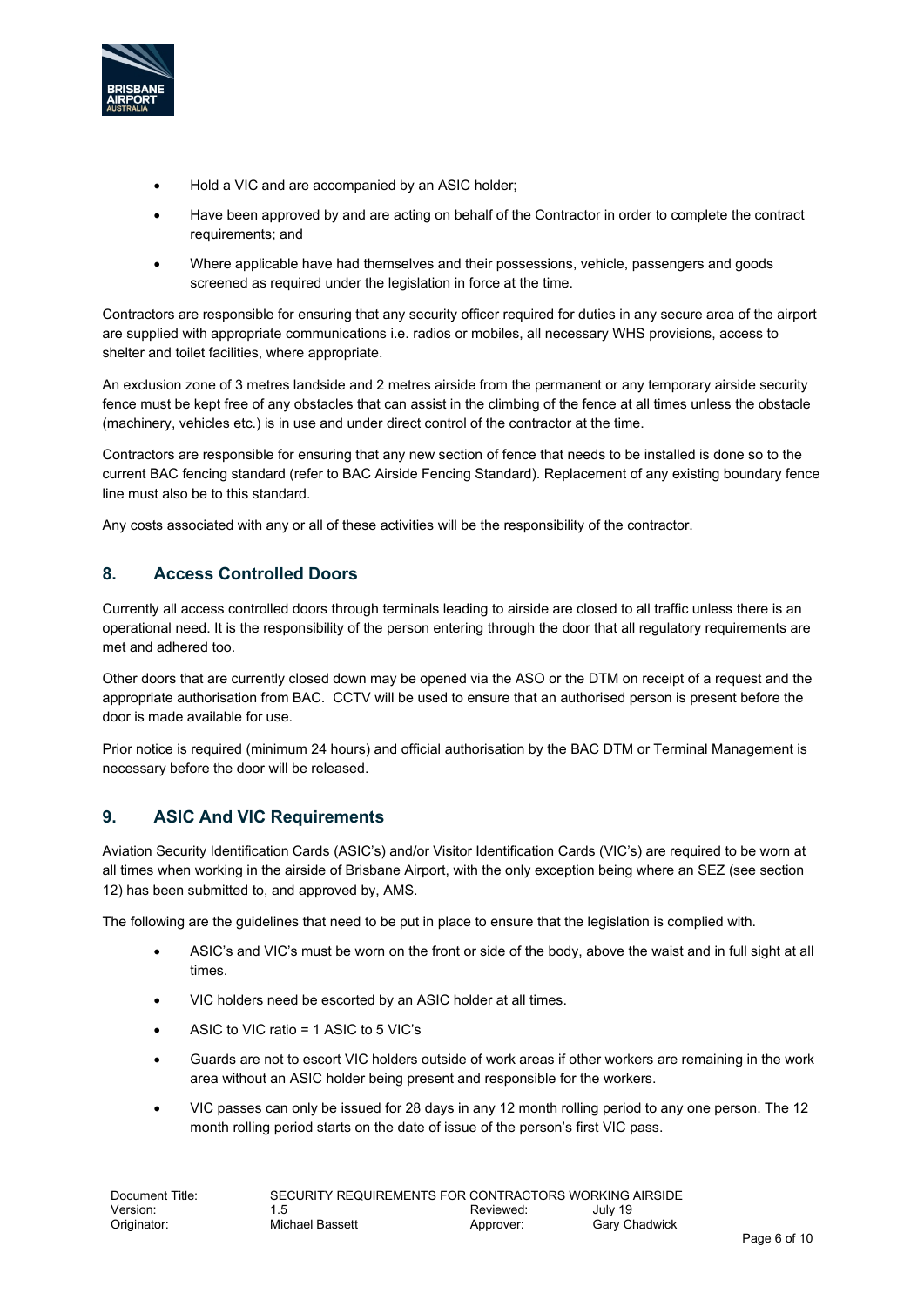

• Unless an ASIC application has been received and accepted by the BAC ID and Access Centre (or a receipt of acceptance supplied from another authorised VIC Issuing body) this rule cannot be overridden.

For major projects there may be a requirement that the contractor install a BAC electronic VIC system at the work site to ensure that the project requirements do not affect the normal day to day operational VIC issuing requirements at the current VIC issuing stations on airport. Any installation and operating costs that may result from this requirement are the responsibility of the contractor however the system may be leased from BAC for the period required. This lease arrangement is subject to availability of equipment.

VIC passes are an accountable item under the ATSR's and must be returned when no longer required or on expiry. Failure to return a VIC pass will result in the holder being refused any further VIC pass issue until it is returned or a Statutory Declaration, signed by a JP, is provided to BAC detailing the circumstances of the loss.

BAC recommends that VIC passes with an expiry date of more than 1 day be issued and returned every day rather than allowing them to be taken away by staff. This will reduce the time lost by staff losing or forgetting their passes as well as limiting the number of passes that have to be followed up for return to BAC.

Contractors must ensure that the ASICs and VICs of its employees, agents and subcontractors are current and properly displayed at all times while those persons are airside or in airside security zones.

Any personnel, engaged by a contractor or their agents and subcontractors who contravene an Airport Security requirement or otherwise fail to comply with the provisions of this clause, will be dismissed from the site, and BAC may either refuse further access to the Airport by that person, or impose further conditions on any future access to the Airport.

Contractors must observe all rules and regulations in force in the security zones in which the airside works is to be carried out as set out in this document and any other provisions that BAC sees fit to apply to specific contracts.

Where SEZ's (refer section 10 below) are in operation, any employee/worker that is located outside the delineated SEZ area in the airside without an ASIC or a VIC (under supervision by an ASIC holder) will be removed from the site and refused further entry to the work area.

If subsequent investigations reveal that the worker was given orders to go outside the delineated SEZ site area without an ASIC or VIC by supervising or management staff of a contractor or sub-contractor, the person so ordering the worker will also be refused future entry to the site of the SEZ and the contractor or sub-contractor will be required to explain these actions. Subsequent failures of procedures may result in the removal of the SEZ or permanent removal of the contractor/sub-contractor from Brisbane Airport.

## **10. Special Event Zone (SEZ)**

SEZ's allow persons to work airside without the requirement to have an ASIC or a VIC and be escorted by an ASIC holder. Guidance material for the completion of an SEZ and the application form, can be found at: Guide to Event [Zones at Security Controlled Airports.](file://bacl.net/data/groups/Operations/Security%20Strategy%20&%20Policy/SECURITY/Security%20Documentation/06%20BAC%20SOP/Guarding%20for%20Contractors%20and%20Projects/20130123_SECSOP024_Guide_to_Event_Zones_at_Security_Controlled_Airports.doc)

Construction SEZ's should only be used where there is direct access required into the airside and the airside fence needs to be compromised or breached.

In all cases where the airside fence is breached, a temporary fence will be required to be installed that conforms to the BAC Temporary Fence Standard (refer to BAC Airside Fencing Standard).

SEZ's will only be in force after the temporary fence is installed, inspected and approved by an authorised BAC staff member and will cease to be in force immediately the temporary fence is breached at any time. It is the contractors'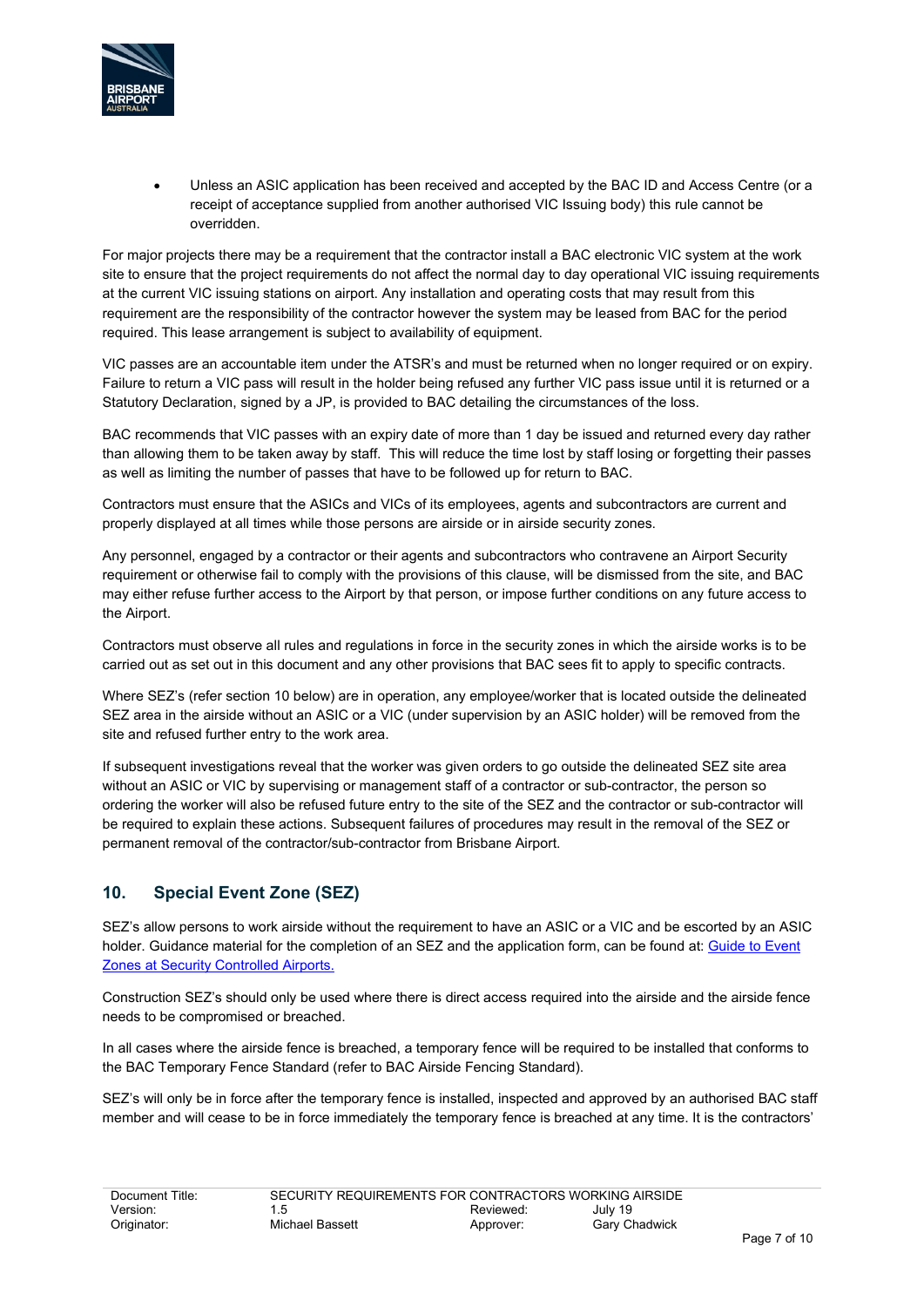

responsibility to ensure that the temporary SEZ fence is not breached by any person at any time without them being in possession of an ASIC or a VIC while being escorted by an ASIC holder.

## **11. Airside Driving and Vehicle Requirements**

All persons driving vehicles airside must have a current ADA or be escorted / supervised by another person with such an ADA. All vehicles airside must display an AUA on the windscreen and the company logo on both sides of the vehicle.

Vehicles without this must be escorted by a person with a current ADA. The escort can be a passenger in the vehicle or the driver of a separate vehicle with the appropriate AUA and company logo displayed. Escorts cannot be the driver of the vehicle under escort.

Unless BAC agrees otherwise, all vehicles that are airside through works associated with major projects are to be escorted by BAC operations officers. Arrangements for escorts are to be made through the AOC (3406 3072) and 24 hours' prior notice is required.

All vehicles entering the airside of the airport via any gate that is guarded or manned are to be logged. This log is to include vehicle registration, time in, time out, number of passengers and driver's name, ADA and ASIC number. Utes or tray back type vehicles entering airside must be either empty or have a cover fitted that will ensure that any items (FOD) in the tray or open rear area of the vehicle cannot be lost while travelling airside. Vehicles not complying with this requirement will be refused entry to the airside.

Some provisions have been made for security guards, with the appropriate licence, to be able to escort vehicles going airside, including line-of-sight supervision. Approval for this to occur can be given on a case by case basis and must be authorised through the AOC.

#### **12. Breaches**

Any suspected breach of airside requirements is to be reported immediately to the AOC Supervisor on shift (3406 3072) as well as the ASO (3068 6642) for possible CCTV coverage. The report is to cover all the circumstances surrounding the suspected breach.

#### **13. SRA entry Requirements**

Additional inspection requirements are required at Security Restricted Area (SRA) Access Control Points, Persons and vehicles entering the airside Security Restricted Area (SRA), are required to undertake the following.

Access airside will be through the following screening points and all staff will be subject to full screening;

#### **Domestic Terminal**

- Northern Screening Airside access through Gate 3
- Central Screening airside access through Gate 36
- Sothern Screening airside access through door opposite Gate 50.

Central Screening point will be available 24/7 for airside access, whilst Northern and Southern screening will operate normal opening hours.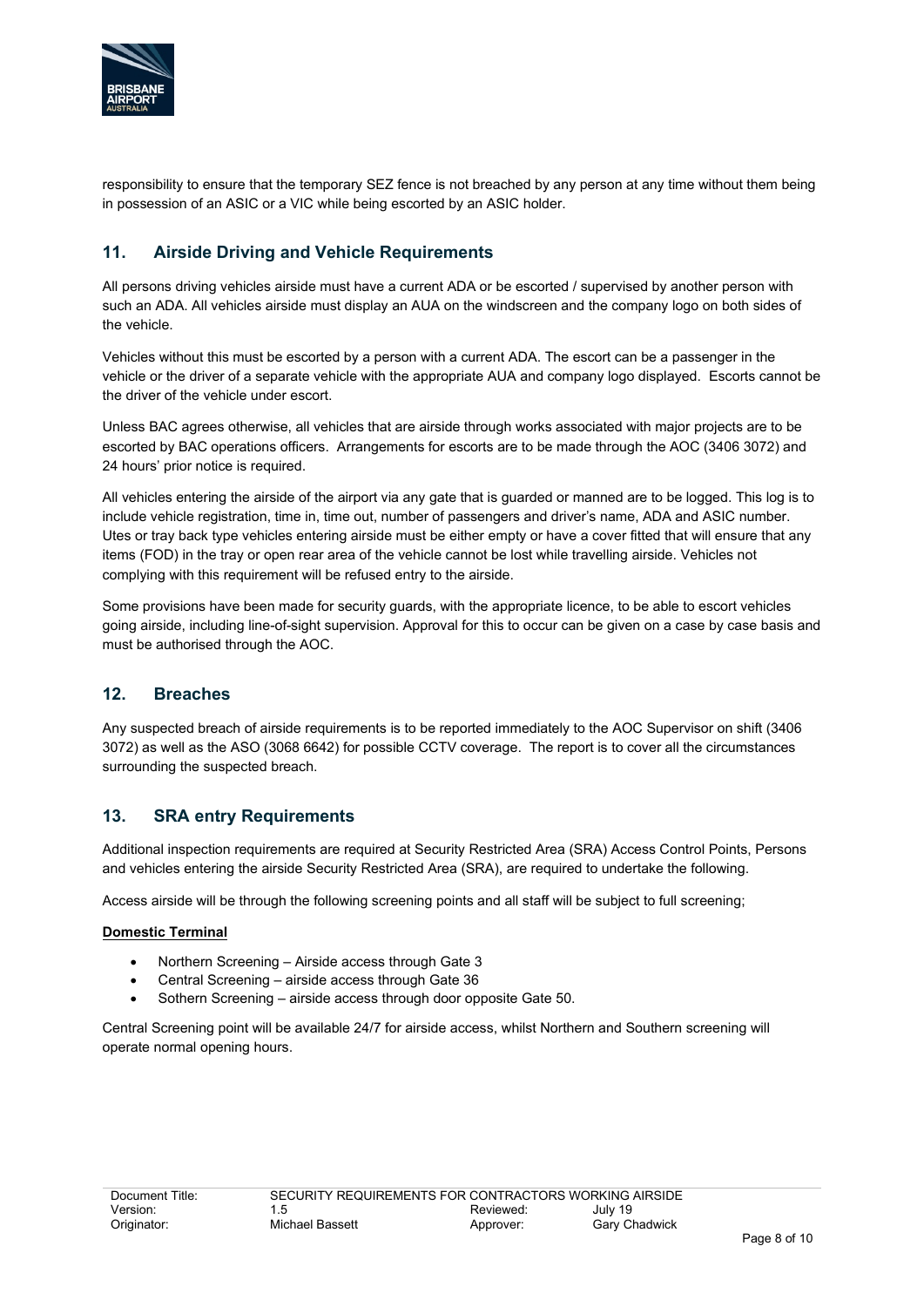

#### **Airside Inspection Point (AIP)**

Additional screening measures implemented for vehicles, persons and personal effects will include;

- Explosive Trace Detection (ETD) on person, vehicle and items
- Detailed inspection of vehicles
- Random screening of persons

#### **International Terminal Building**

Staff and contractors entering the airside through level 1 Baggage Make-Up Area (BMA) will be subjected to full screening including Body Scanner.

#### **Airside Screening**

Mobile patrols will have an increased presence within the SRA and inspections will now include random ETD sampling in addition to ASIC/VIC, ADA and AUA checks.

#### **14. Requirements for engaging Guards for airside works**

It is the contractor's responsibility to ensure that guards working airside, as traffic officers, escorts or on gates, are supplied with the necessary facilities in accordance with relevant WHS requirements and wear the appropriate PPE.

Airside guards are to be supplied with appropriate two way radio communications equipment in order to be able to contact the BAC AOC Supervisor and ASO at all times. Mobile phones and appropriate numbers should also be provided and/or required as a back-up in the event of radio failure.

Guards and workers are to be aware that Foreign Object Debris (FOD) is a major hazard on airport aprons and all such items that are seen or found should be removed from the apron. If the individual cannot remove the FOD themselves then they should report the FOD to the BAC AOC (3406 3072).

Guards on gates must check that all persons in a vehicle (or on foot) have the appropriate passes, licences and authorities before allowing them to proceed.

## **15. Requirements for using Tools of Trade Airside**

Tools of trade are allowed airside however only those tools that are required for the owner/holder to carry out the tasks required should be taken airside.

Unattended tools can only be left airside if they are inside a locked tool box and the tool box is secured in an area where no unauthorised person can gain access. It is the responsibility of the owner/operator to ensure that all tools not properly secured are removed from the area at the end of their shift. Persons responsible for tools airside are to ensure that they cannot be accessed by any passengers or unauthorised persons at all times.

BAC must be notified and give permission for any explosive powered tools to be used airside. These items are classified as weapons and, if allowed, must be registered into and out of the airside.

#### **16. Non-Compliance for Airside Security Requirements**

Contractors need to be aware that failure to follow these guidelines may result in the offender(s) being removed from the Airport and that any consistent failure to comply by their staff or sub-contractors could result in the contract being terminated.